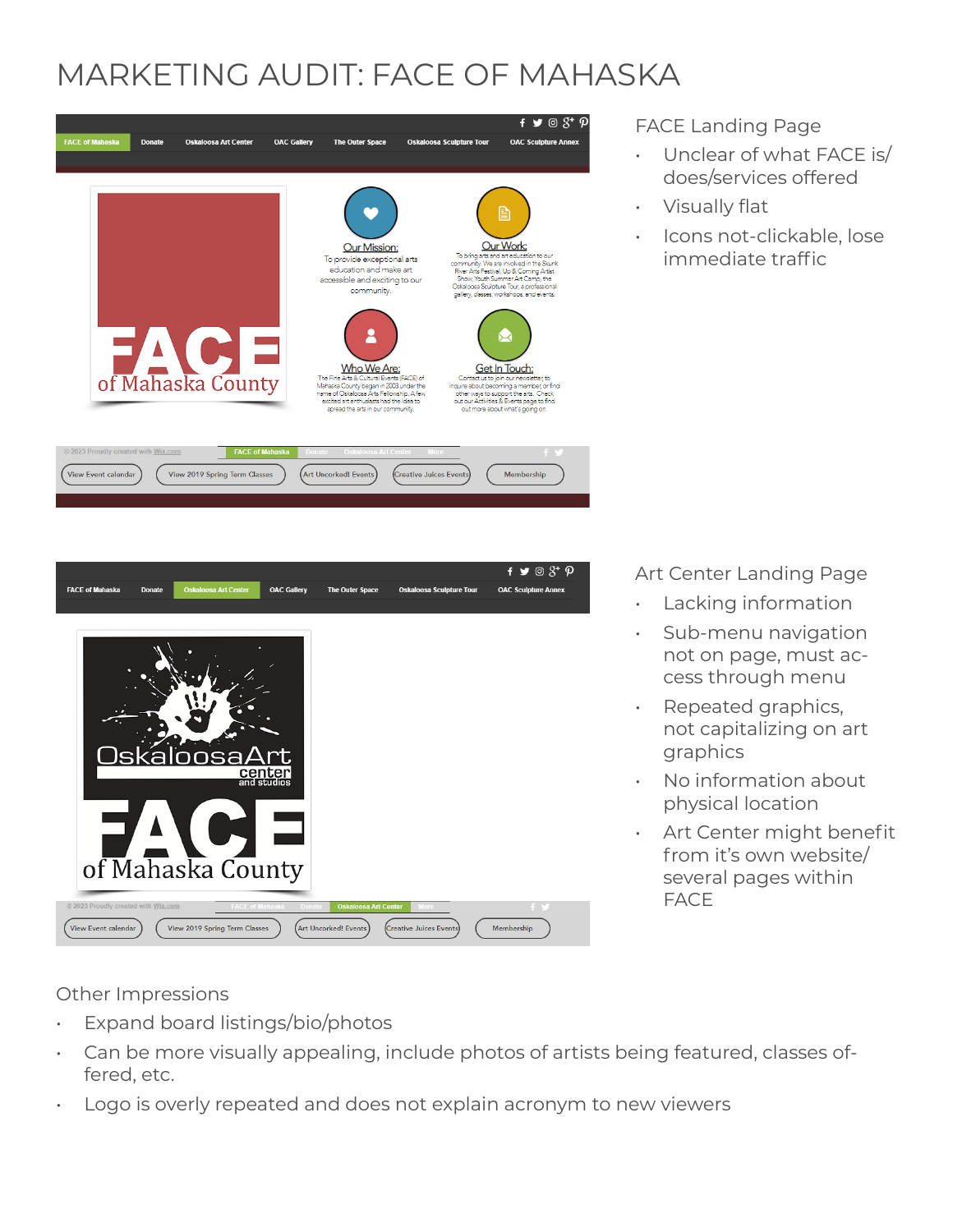## MARKETING RECOMMENDATIONS

Hire a Marketing Director

Establish regular monthly content meeting dates, schedule out social media calendar for the month ahead

Evaluate Board, consider recruiting more board members with different skillsets and audiences; look at William Penn students for opportunities to enhance school/city connection.

Invite young professionals to the board and consider creating a youth leaders council for input and opportunities for young people to have positive mentorship, leadership opportunities (both high school and college students)

Evaluate membership package, fees, benefits:

- Can individuals be FACE members or just organizations? Guage local interest
- Right now benefits only include Art Center; benefits should be expanded as FACE expands

Establish a universal shareable calendar system for all parties to use for internal uses, scheduling events, social media calendar, etc.

Create target market list of potential member organizations for outreach; determine budget to reach audiences and appropriate channels (social media advertising, local newspaper interest, etc.)

Evaluate county-wide claim: is FACE truly county-wide, or is it Oskaloosa-focused?

- Identify county arts organizations that could be included; or
- Rename to include only Oskaloosa

Identify key platforms and social channels

- Blog: Identify a writer from each member organization, or individual member to craft stories, photo series, etc. Make a content calendar, set dates, have each piece reviewed and edits before posting.
- Social media platforms: Facebook, Instagram, Twitter, Patreon
- Newsletter (Evaluate distribution and use of current newsletter and opportunities for improvements)

Enhance public calendar (Post more widely on social channels)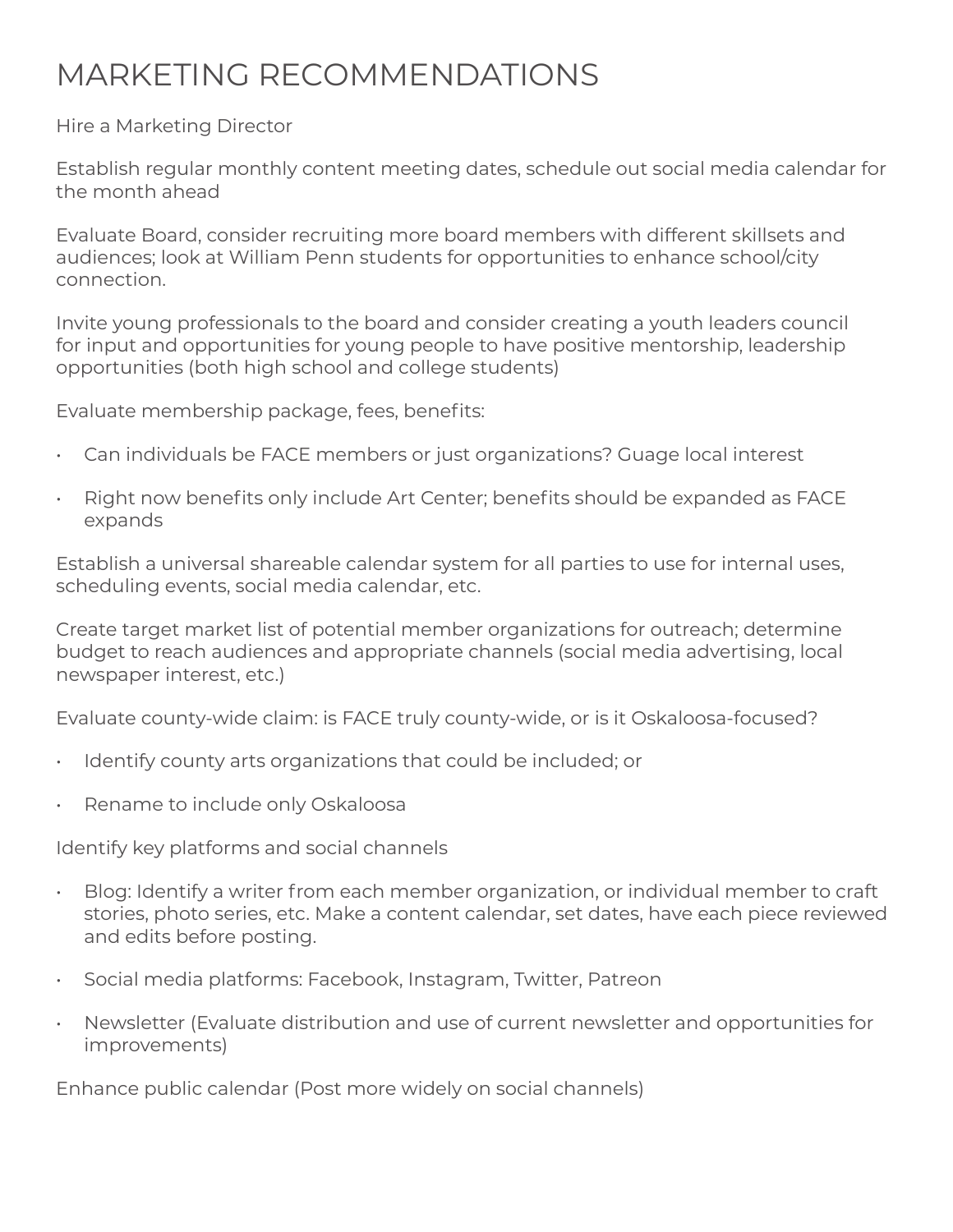Partnership with Digital Communications deptartment at WP; have students produce story-telling pieces

• Ex: series on the artist in residence at the Art Center, behind the scenes at a show at George Daily, interviews with local artists,

Partnership with newspaper

• Local newspaper has consistent readership; pitch a monthly column of upcoming events and build newspaper connection to get larger features of larger events

Advertising (budget) to promote events to surrounding communities

- Identify target market, age, location, interests
- Social media ads are simple and allow you to target specific demographics at a reasonable rate

Create an influencers committee: give tickets, benefits to local (and non-local) influencers who will attend local events, encourage friends to attend and write about their experiences

• Committee needs to be diverse: not just high level local leaders, anyone who is a social influencer (college students, high school students)

Host shout out nights: People are used to fundraisers, but this time we're just asking for your voice – all members host open houses/events (different evenings or round robin style), with live music, mini try a class, etc.

• Instead of donations ask people to write a review on Google, Yelp, Trip Advisor. Show a review, get a coupon for an upcoming event/class

Create a digital badge for FACE members (individual and organizations)

- Digital linkedin, graphic to share on social media
- Physical package stickers, t-shirt (screen printed locally)